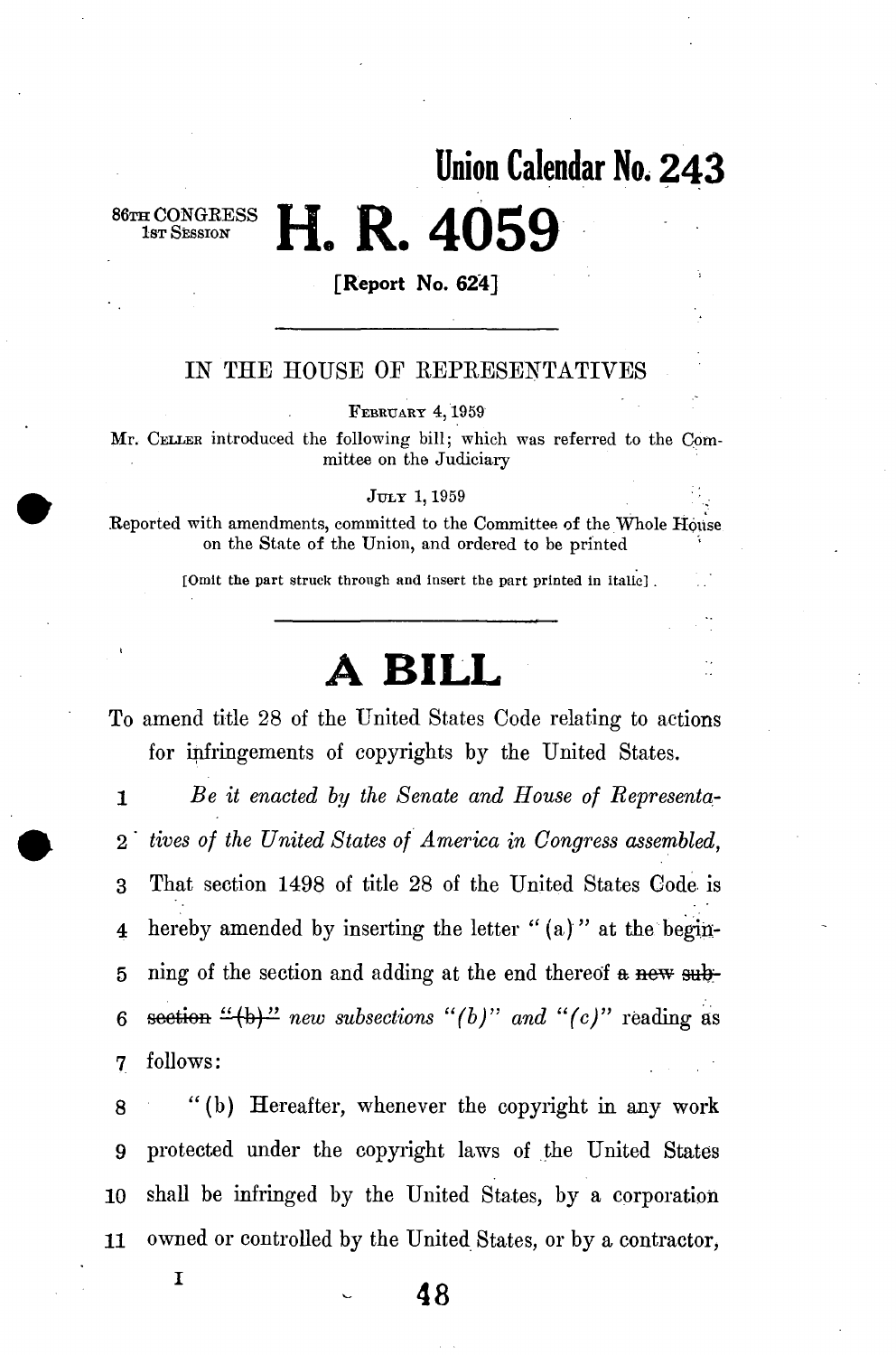i subcontractor, or any person, firm, or corporation acting for 2 the Government and with the authorization or consent of 3 the Government, the exclusive remedy of the owner of such 4 copyright shall be by action against the United States in 5 the Court of Claims for the recovery of his reasonable and 6 entire compensation as damages for such infringement, 7 including the minimum statutory damages as set forth in 8 section 101(b) of title 17, United States Code: *Provided,*  9 That a Government employee shall have a right of action 10 against the Government under this subsection except where 11 he was in a position to order, influence, or induce use of 12 the copyrighted work by the Government: *Provided,*  13 *however,* That this subsection shall not confer a right of 14 action on any copyright owner or any assignee of such 15 owner with respect to any copyrighted work prepared by a 16 person while in the employment or service of the United 17' State, where the copyi'ighted work was prepared as a part 18 of the official functions of the employee, or in the preparation 19 of which Government time, material, or facilities were used: '20 *And provided further,* That before such action against the 21 United States has been instituted the appropriate corporation 22 "owned or controlled by the United States or the head of 23<sup>3</sup> the appropriate department or agency of the Government, 24 Was the case may be, is authorized to enter into an agreement ACIOBIDO 3

**49**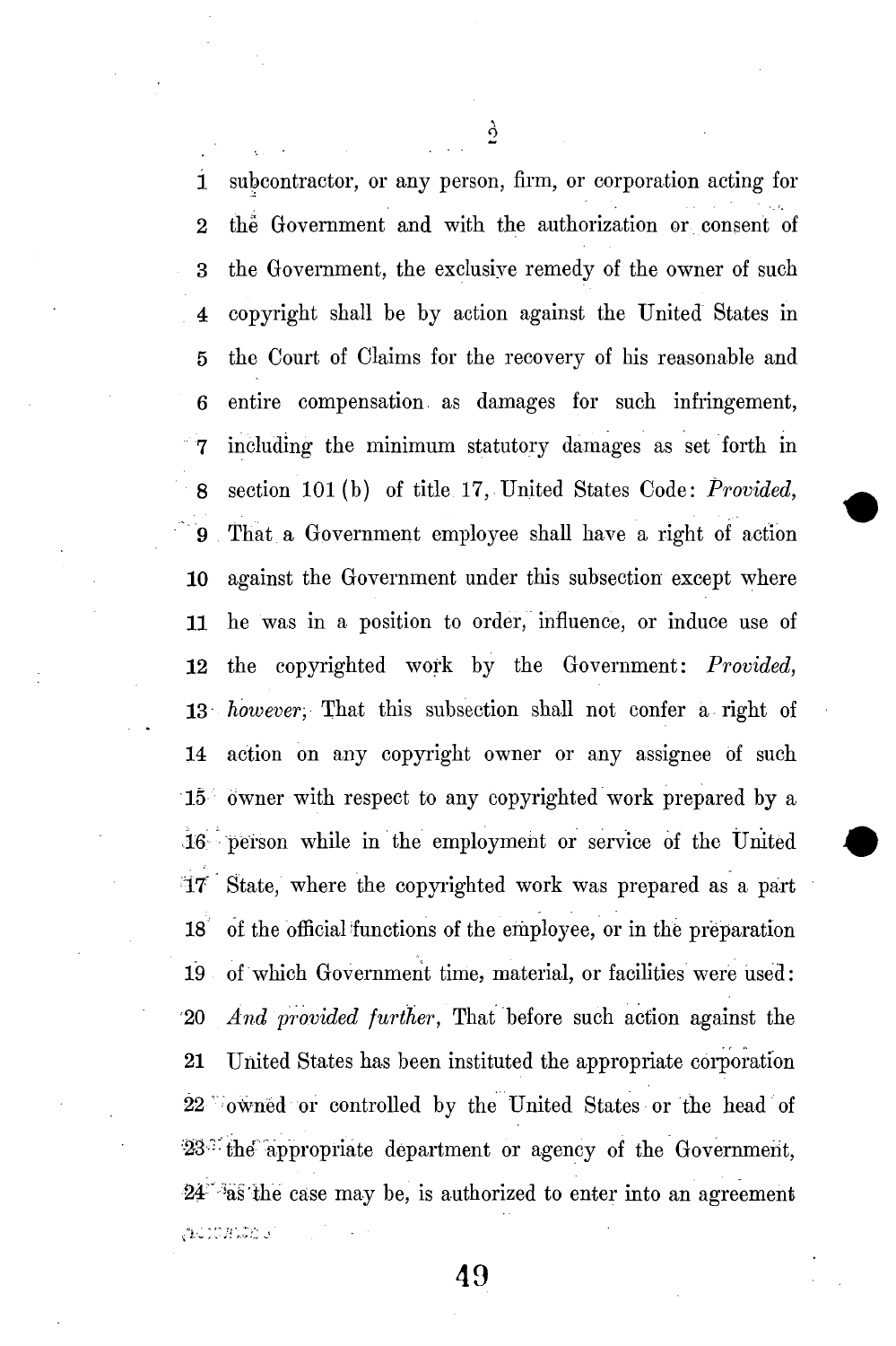1 with the copyright owner in full settlement and compromise 2 for the damages accruing to him by reason .of such infringe-8 ment and to settle the claim administratively out- of available  $\frac{1}{2}$  4 appropriations.  $\frac{1}{2}$   $\frac{1}{2}$   $\frac{1}{2}$   $\frac{1}{2}$   $\frac{1}{2}$   $\frac{1}{2}$   $\frac{1}{2}$   $\frac{1}{2}$   $\frac{1}{2}$   $\frac{1}{2}$ 

f> "Except as otherwise provided by law, 'no recovery 0 shall be had for any infringement of a copyright covered 7 by this subsection committed more than three years prior 8 to the filing of the complaint; or counterclaim for infringe- :9 ment in the action, except that the period between the date 10 of receipt of a written claim for compensation by the Depart-11 ment or agency of the Government or corporation owned 12 or controlled by the United States, as the case may be, 13 haying authority to settle such claim and the date of mailing 14 by the Government of a notice to the claimant that his claim 15 has been denied shall not be counted as a part of the three 16 years, unless suit is brought before the last-mentioned date." 17 *date.* 

18 *"(c) The provisions of this section shall not apply to*  19 *any claim arising in a foreign country"* 

20 SEC. 2. Title 10, United States Code, section 2386 (4), 21 is amended by adding after "patents" the words "or copy-22 rights".

23 SEC. 3. The catchline of section 1498 of title 28, United 24 States Code, is amended to read—

**50**